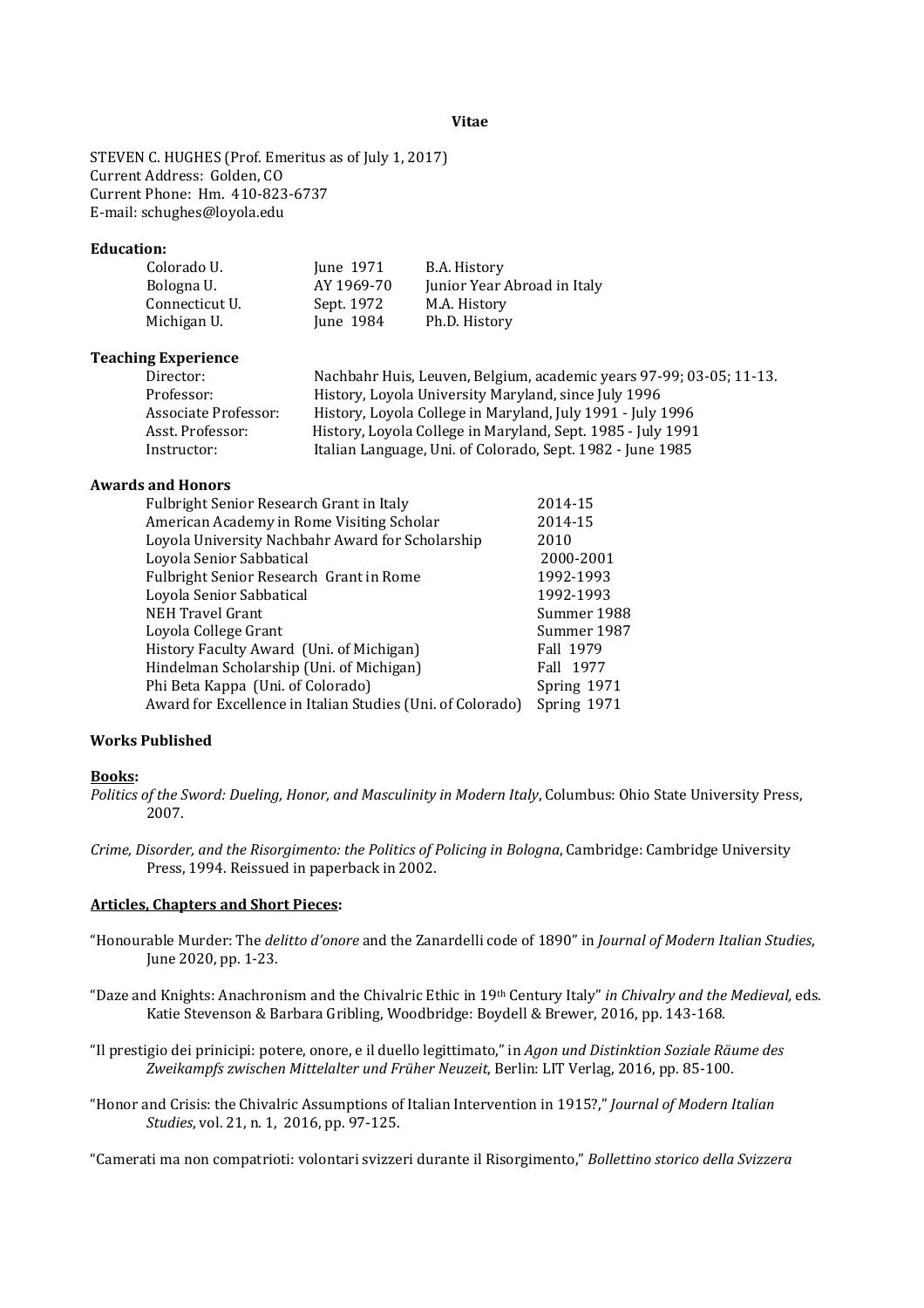*Italiana,* n. 1, 2014, pp. 155-183.

- "Dueling after Il Duce: Post-war Conflicts of Honor in Italy," *Journal of Modern Italian Studies*, 18/5; Dec 2013, pp. 615-626.
- "The Limits of Cultural Nationalism: Italian Switzerland from a Risorgimento Perspective," *Nations and Nationalism*, 2012, 18, pp. 57-77.
- "La destra ed il duello nel Novecento," *Il giornale di storia contemporanea*, June, 2009, pp. 3-24.
- "Soldiers and Gentlemen: the Rise of the Duel in Renaissance Italy," *Medieval Military History*, 2007, V. pp. 99- 152.
- "Swords and Daggers: Class Conceptions of Interpersonal Violence in United Italy," in *Cultures of Violence*, ed. Stuart Carroll, Palgrave/Macmillan Press: London, 2007, pp. 212-235.
- "Immaginando una storia della polizia italiana in età liberale," in *La polizia in Italia e in Europa: punto degli studi e prospettive di ricerca,* ed. Livio Antonielli, Milan: Rubbettino, 2006, pp. 129-140, and commentary on pp. 223-225; 238-239.
- Three pieces in *A fil di spada: il duello dalle origini agli ori olimpici*, ed. Alda Spotti, Roma: Colombo, 2005. This is a catalogue for the eponymous exhibition at the Biblioteca Nazionale in Rome. My contributions included "Società e duello nella mente di un collezionista" (pp. 19-33); "Una storia tra due codici" (pp. 51-56); and "Generale Achille Angelini" (p. 186).
- "The Duel" *World Book Encyclopedia*, 2006 edition.
- "L'immagine della polizia," in *La polizia in Italia nell'età moderna,* ed. Livio Antonielli, Soveria Mannelli: Rubbettino, 2002, pp. 151-156ff.
- "Deadly Play: Napoleon, Dueling, and the Rearmament of Honor in Italy," *Rivista Napoleonica/Napoleonic Review,* 2/2001, pp. 27-58.
- "The Saraceno library: A Memoir," *Annali della Scuola speciale per archivisti e bibliotecari,* Vol. XV, 2001, pp. 349-358.
- "Prefetti e corpi legali: un'anomalia creativa in un'amministrazione centralizata della sicurezza", in *Le carte e la storia,* n. 2, 2000, pp. 151-168.
- "Sfida semi-seria agli storici Italiani", a chivalric "challenge" to Italy's historians to include subject indexes in their books. Forum, Vita di Società, [www.storiadelleistituzioni.it.](http://www.storiadelleistituzioni.it/)
- "Manzoni storico sociale: il dilemma strutturale dei *Promessi Sposi*," in *Manzoni: società, storia, medicina,* Lecco: Leonardo Arte, 2000, p. 29-42. Translation of a previously published article.
- "Men of Steel. Duelling, Honor, and Politics in Liberal Italy," in *Men and Violence: Masculinity, Honor Codes and Violent Rituals in Europe and America, 17th-20th Centuries*, ed. Pieter Spierenburg, Columbus: Ohio State University Press, Fall, 1997, pp. 64-81.
- "Uomini d'acciao: il duello nell'Italia moderna," in *Criminalità, giustizia penale e ordine pubblico nell'Europa moderna*, ed. Luigi Cajani, Roma: Unicopli, 1997, pp. 91-113. Translated from above.
- "Polizotti, Carabinieri, e 'Policemens': il bobby inglese nella polizia italiana," *Le carte e la storia*, n. 2, 1996, pp. 22- 31.

"Brigands, Mafiosi, and Others," *Crime Histories and Histories of Crime*, Westport: Greenwood, 1996, pp. 139-159.

"*La grande paura*: Crime and its Perception in Restoration Italy," *The Consortium on Revolutionary Europe -*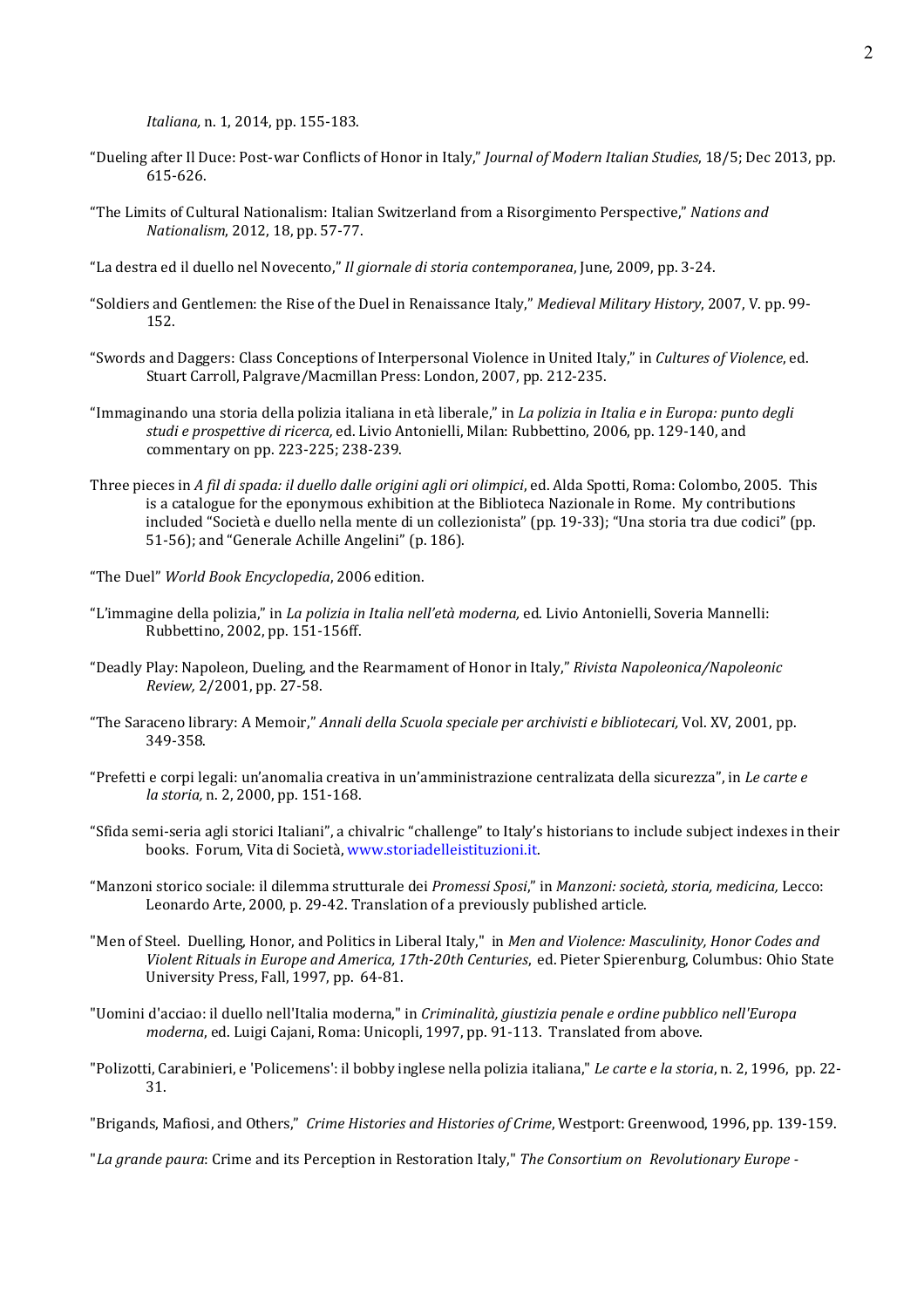*Selected Papers*, Tallahassee: Florida State Uni, Institute on Napoleon and the French Revolution, 1994, pp. 73-81.

- "La continuità del personale della polizia negli anni dell'unificazione nazionale Italiana," *Clio*, April-June, 1990, pp. 337-364.
- "Probing the Police in the Past: An Italian Case Study," *Criminal Justice Review*, Fall, 1988, pp. 21-40.
- "Fear and Loathing in Bologna and Rome: The Papal Police in Perspective," *Journal of Social History*, Fall, 1987, pp. 97-116.
- "The Theory and Practice of *Ozio* in Italian Policing: Bologna and Beyond," *Criminal Justice History*, 1986, pp. 89- 103.
- "Manzoni as Social Historian: The Structural Dilemma of *I promessi sposi*," *The Reasonable Romantic: Essays on Alessandro Manzoni*, eds. Sante Matteo & Larry Peer, Richmond: William Byrd Press, 1985, pp. 195-212.
- "Per le origini delle Pattuglie Cittadine," *Rassegna storica del Risorgimento*, April-June, 1984, pp. 170-172
- Four entries on line -- "Bandits," "National Guard," "Generale Giovanni Durando" & "Generale Gugliemo Pepe" in Encyclopedia of the 1848 Revolutions, ed. James Chastain [www.cats.ohiou.edu/~chastain/authors/hughes.htlm.](http://www.cats.ohiou.edu/%7Echastain/authors/hughes.htlm)
- **Various reviews** in *Journal of Modern History*, *American Historical Review*, *Journal of Social History*, *Catholic Historical Review*, and the *Journal of Modern Italian Studies.*

#### **Various Professional Activities**

Jan. 10, 2022: Published a review of "Scontri di carta e di spada. Il duello nell'Italia unita tra storia e letteratura in *Journal of Modern Italian Studies* (online version), print forthcoming.

March 3, 2022: Submitted a peer review of an article for *Journal of Modern Italian Studies.*

Nov. 12, 2021: Submitted a peer review of an article for *Crime, Histories and Societies.*

Jan. 26, 2021: Offered a virtual lecture on fencing and dueling in Italy for the Sala della Spada historical fencing school.

Jan. 7, 2020: Gave a talk entitled "The Strange Careeer of Dueling in Italy: from the Medieval to the Modern" for the Dante Alighieri Society of Denver.

Mar. 15, 2019: Discussed dueling in a televised interview for *What the Facts* segment "Remember when Dueling was Legal?" connected to *WTF101:Duels* on College Humor.

Jan. 5, 2018: Chaired and commented on a panel entitled "Love, Sex, and Honor in the Italian South" at the annual meeting of the American Historical Association in Washington, DC.

Jan. 5, 2017: Presented a paper entitled "Honorable Murder: The *Delitto d'Onore and the Zanardelli Code of 1890*" at the annual meeting of the American Historical Association in Denver, CO. Currently submitted to JMHS for review.

Sept. 30, 2015: Presented a lecture entitled "Italy's Conflicted Entry into World War I: Honor, Virility and the Roots of Fascism" for the Italian Studies Program of Loyola University Maryland.

May 21, 2015: Presented a lecture entitled *Duello d'onore versus delitto d'onore in the 19th century* at the law school at the University of Catania in Sicily, Italy. Lecture and discussion in Italian.

May 6, 2015: Presented a lecture entitled "Virility, Blood, and Honor? Italy's Belated Intervention into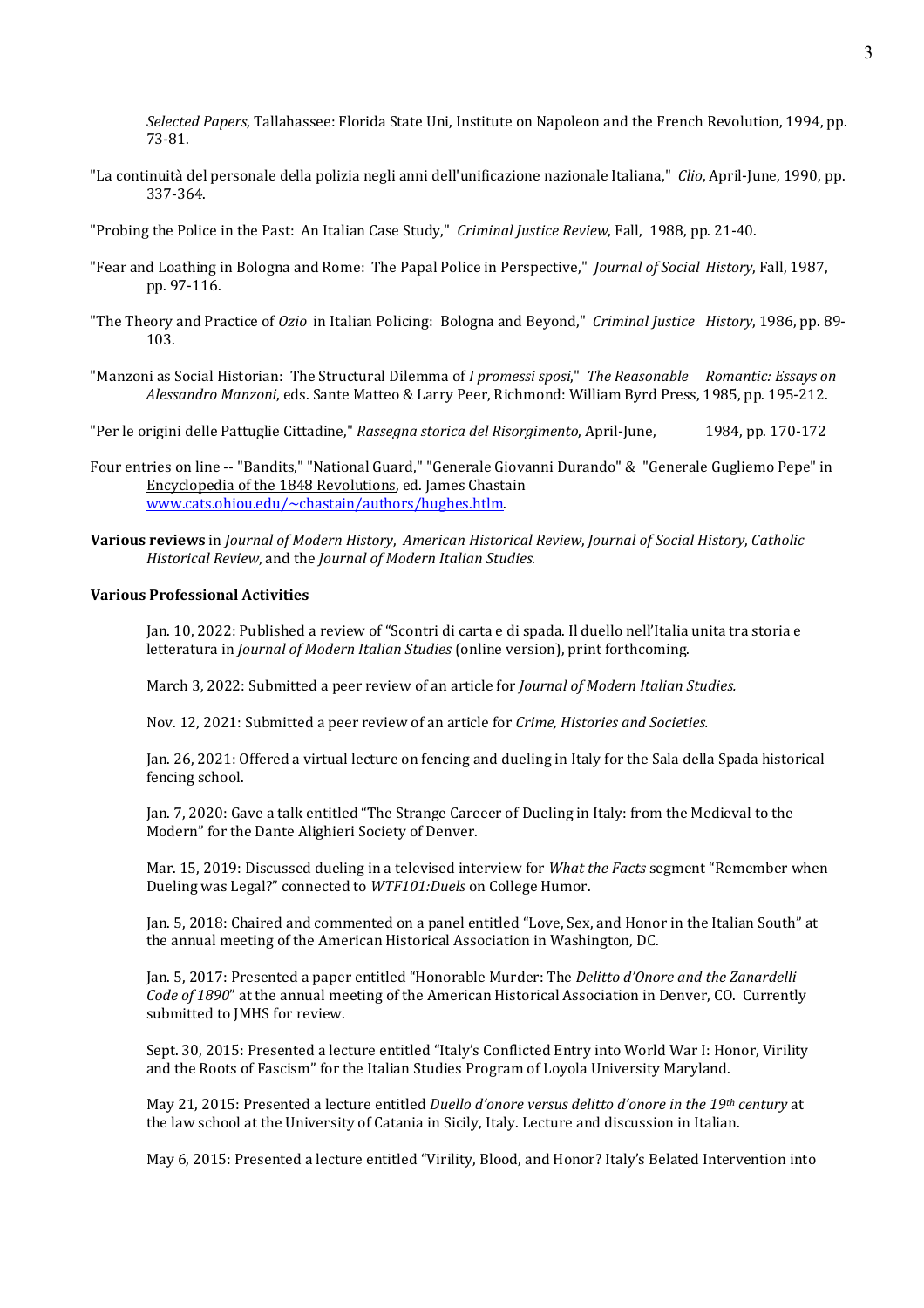WWI in May 1915" sponsored by the Italian Fulbright Commission and the American Academy in Rome.

Jan. 2, 2015: Presented a paper entitled "Honor and Crisis: the Chivalric Assumptions of Italian Intervention in 1915," at the annual meeting of the American Historical Association in New York City.

Dec. 10, 2014: Presented a walking tour entitled "Memory & Monuments: the Defense of the Roman Republic on the Janiculum" for the American Academy in Rome.

Nov. 23, 2012: Presented a paper entitled "Il prestigio dei prinicipi: potere, onore, e il duello legittimato," at a conference entitled *Agon und Distinktion Soziale Räume des Zweikampfs zwischen Mittelalter und Früher Neuzeit* at Villa Vigoni (Como Italy).

Jan. 6, 2011: Chaired and commented on a panel entitled "Crime and Punishment in Liberal and Fascist Italy" at the American Historical Assoc. annual meeting in Boston, MA.

June 4, 2010: Presented a paper entitled "Dueling after Il Duce: Post-war Conflicts of Honor in Italy" at the Historical Society annual meeting in Washington DC.

May 25, 2009: gave a paper entitled "Camarades, mais pas compatriotes: les volontaires suisses du Risorgimento" at the École Normale Supérieur in Paris.

June 11, 2008: Participated in the presentation of my book, *Politics of the Sword,* at the Biblioteca Nazionale Centrale in Rome.

May 30-31: Participated in discussions at *Stringere la pace*, an international conference on honor and pacification in the early modern period at the Scuola Normale Superiore di Pisa, in Pisa, Italy

April 26, 2008: Gave a paper entitled "Ticino as seen by a Risorgimentalist" for "Perchè la Svizzera italiana? Identità svizzera e identità italiana": an international conference held at the University of Pennsylvania.

April 12, 2008: Gave a paper entitled "A Tale of Two Nationalisms: Ticino and the Risorgimento" for "The Risorgimento Revisited:  $19<sup>th</sup>$  Century Nationalism at the Intersection of Culture and Politics": an international conference held at the Italian Academy (Columbia University) in New York City.

Mar. 18, 2008: Gave a "works in progress" talk on Italian Swiss identity at the Archivio Cantonale di Ticino in Bellinzona, Switzerland.

Nov. 2, 2006: Presented a paper entitled "Dueling and Liberalism in a Comparative Perspective: Ireland, Belgium, Portugal, and Beyond" at the annual meeting of the Social Science History Association in Minneapolis. Also participated in a panel discussion on the new editions of Cesare Lombroso's "Criminal Man" and "Criminal Woman" at the same conference.

Feb. 10, 2006: Gave talk entitled "Sabres and Stilettos: Iconic Images of Masculinity in United Italy" to the Columbia Seminar on Modern Italy at Columbia University.

May 18, 2005: Gave a talk entitled "La politica della spada nell'Italia unita" at the opening of the dueling exhibit at the Biblioteca Nazionale di Roma.

April 22, 2005: Presented a paper entitled "Swords and Daggers: Class Conceptions of Interpersonal Violence in Liberal Italy" at the Fourth York Cultural History Conference in York England.

Jan. 7, 2005: Presented a paper entitled "Fascism and the Duel: a Love Hate Relationship" at the annual meeting of the American Historical Association in Seattle, Washington.

Nov. 2004 – April 2005: acted as a technical consultant for an exhibition entitled "A fil di spada: il duello dalle origini agli ori olimpici," at the Biblioteca Nazionale di Roma. This entailed choosing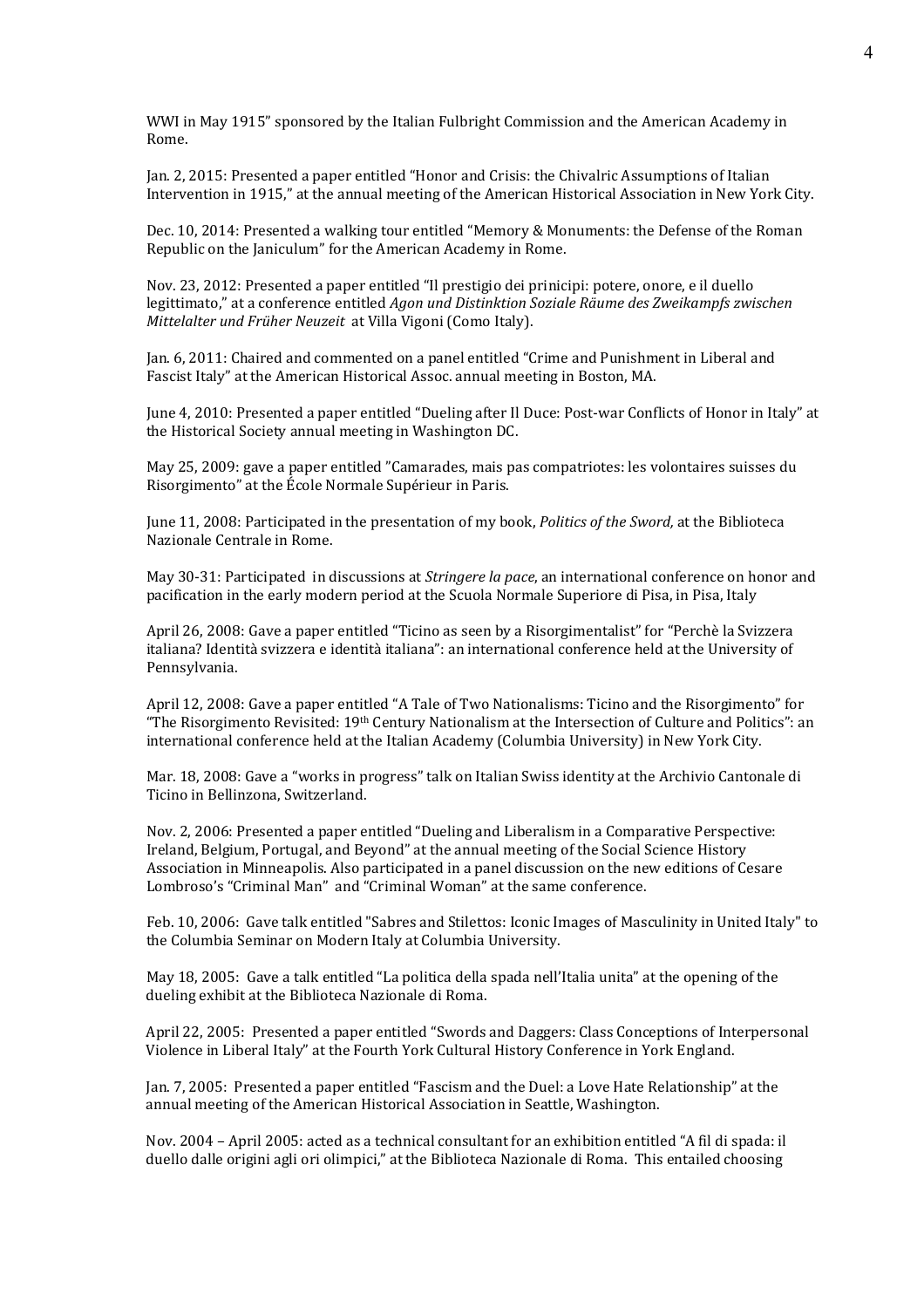items from the Levi collection for display, securing the cooperation of other scholars in the field, and writing sections of the catalogue.

Nov. 29-30, 2004: Acted as an invited commentator at a conference entitled "Polizia, ordine pubblico, e crimine tra città e campagna: un confronto comparativo" in Messina Italy. The comments were transcribed and will be published as part of the conference proceedings.

June 9, 2004 - Gave a talk entitled "Cultural Icons of Political Power in United Italy" at the Royal Flemish Academy in Brussels.

April 29, 2003 – Presented an invited paper entitled "The Duce and the Duel – Honor and Fascism in Twentieth-Century Italy" for the Center of European Studies at the University of Connecticut.

Feb. 21, 2003 – Presented a paper entitled "Risorgimento del Duello – Duello del Risorgimento" at the Consortium on Revolutionary Europe in Baton Rouge, LA

Nov. 29, 2002 – Presented a paper entitled "Immaginando una storia della polizia Italiana in età liberale" at a conference entitled "La polizia in Italia e in Europa: punto sugli studi e prospettive di ricerca" organized by the University of Milan and held at Sasso Lombarda in Lombardy Italy.

Feb. 22, 2002 – Presented a paper entitled "Napoleon, Dueling, and the Rearmament of Italian Honor" at the Consortium on Revolutionary Europe in Baton Rouge, LA*.*

Nov. 10-13, 2000: Participated in a conference entitled *Forze armate e ordine pubblico* organized by the University of Milan and held at Sasso Lombarda in Lombardy Italy.

April 12, 2000 – Presented a paper entitled "Legal Mayhem: Duelling and the Law in Nineteenthcentury Italy" at the European Social Science History Association's meeting in Amsterdam. At the same conference, I also chaired a panel entitled "Violence and Public Order in the Nineteenth and Twentieth Centuries."

Feb. 16, 2000 – "Virtually" participated in a panel discussion entitled "Manzoni: società, storia, medicina" which was held to celebrate the publication of a volume of the same title at the Ospedale Civico in Lecco, Italy. I was one of five panelists (the others were on-site, I was on Loyola's campus) discussing our contributions to the volume (see publications above).

Nov. 13, 1999 – Presented a paper entitled "The Anti-duelling Campaign in Late Nineteenth-century Italy" at the Social Science History Association's annual meeting in Fort Worth.

April 9, 1998 - Presented a public lecture entitled "Il duello nell'Italia moderna" at the Archivio di Stato di Roma.

March 5, 1998 - Presented a paper entitled "A Geography of Honor in Nineteenth-Century Italy" at the European Social Science History Association meeting in Amsterdam.

Feb. 28, 1998 - Presented a paper entitled "L'immagine pubblica della polizia italiana," at a conference on police history held in Messina, Italy.

July 4, 1997 - Presented a paper entitled "Honor and Social Control" at the first Social Control History Conference, held in Amsterdam.

Jan. 21, 1997 - Interview with Discovery Channel aired in program entitled "Deadly Duels, Duels of Honor."

Oct. 11, 1996 - Participated in a "Meet the Author" session of the Social Science History Association meeting in New Orleans dedicated to my book, Crime, Disorder, and the Risorgimento. Also presented a paper entitled "Prefects and Posses: The *Pattuglie Cittadine* of Bologna" on another panel.